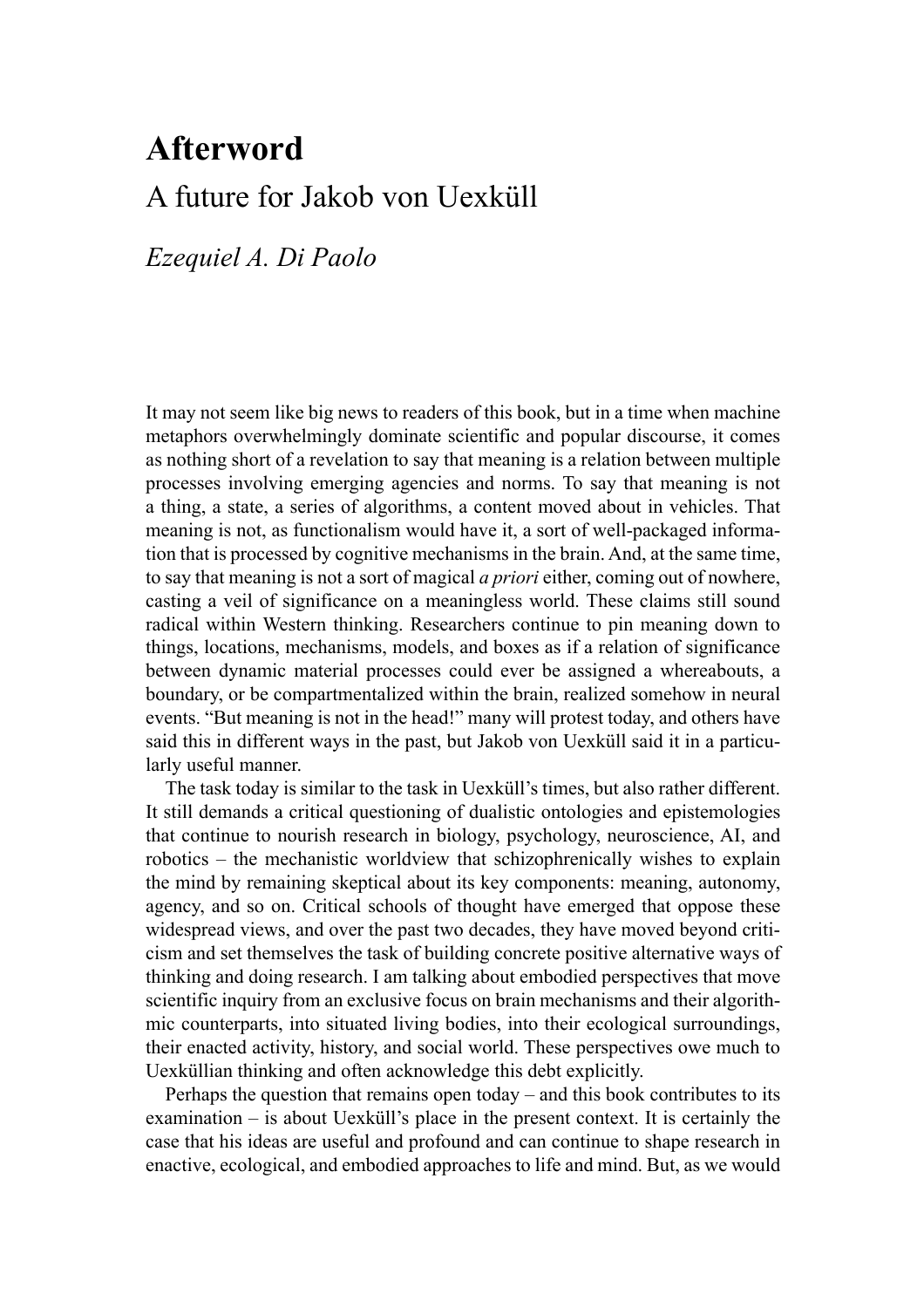expect, they do so not simply as canonical transpositions of his œuvre into the 21st century with the occasional terminological update. Things have changed not only within science (new discoveries, new methods, new technologies, and new theories) but outside science too (different social and political climate, different communication and information technologies, an advanced economic and ecological crisis of global magnitude). We are faced therefore with the task of assessing and adapting not necessarily all aspects of Uexküll's ideas but perhaps the ones that speak most directly to our urgent needs and current concerns, maybe even discarding some original elements, or changing the accent of meaning into something new, something contemporaneous. All of this is to be done in the spirit that the best recognition of genius is when someone's ideas keep evolving by their own momentum.

 The contemporary accents we need to emphasize to continue to transform the scientific understanding of life and mind are at the radical end of the Uexküllian corpus, not at the conservative end, the one Uexküll himself was sometimes more outspoken about. The movement of the ideas themselves, rather than their letter, will give us the richest Uexküllian heritage, the one we need in our time.

 Consider the claim that it is in the nature of all life to be "surrounded." That such is, in fact, part of its essence. Nonliving objects, by contrast, are located in place, encircled by relations around them. But objects are relatively resilient to being moved from one environment to another. For organisms, things are not so easy. Living organisms take place "within surroundings," that is, through relations that orient their activity and existence; take place as in "happen," also as in "claim a stake" in the here and now. Organisms are ongoing happenings; organisms claim their place.

From a *non* relational perspective, this sounds odd and unintuitive. We are used, since Aristotle, to finding essences in things themselves once we divest them from contingent particulars. We think of essence as immanent. Even artifacts that are built for a purpose, things that have a wherefore as their reason for being, can be said to be what they are by virtue of how they are put together, to have a mode of existence all by themselves and not relative to their surroundings. Assuming this tacit epistemology, we claim to be able to ascertain essential and inessential properties by mere observation, following a classical logic of necessity and sufficiency, and by linguistic inquiries into the grammar of the words we use to talk about things.

 Yet, organisms are networks of relations between "themselves" and their surroundings. Moreover, they are time-extended, self-individuating, and autonomous, thus projecting relations of significance onto their world by enacting the norms they themselves live by. A living organism is grasped inadequately by our perceptions as being this or that anatomical body. Bodies are concrete assemblages of self-sustaining material flows and therefore what counts as essential cannot be an abstract idea we formulate simply by projecting our own views into their existence and their worlds. This entails that perceiving living organisms differs from perceiving nonliving objects, and yet, historically, we have found difficulties in articulating this difference despite many voices remarking on it.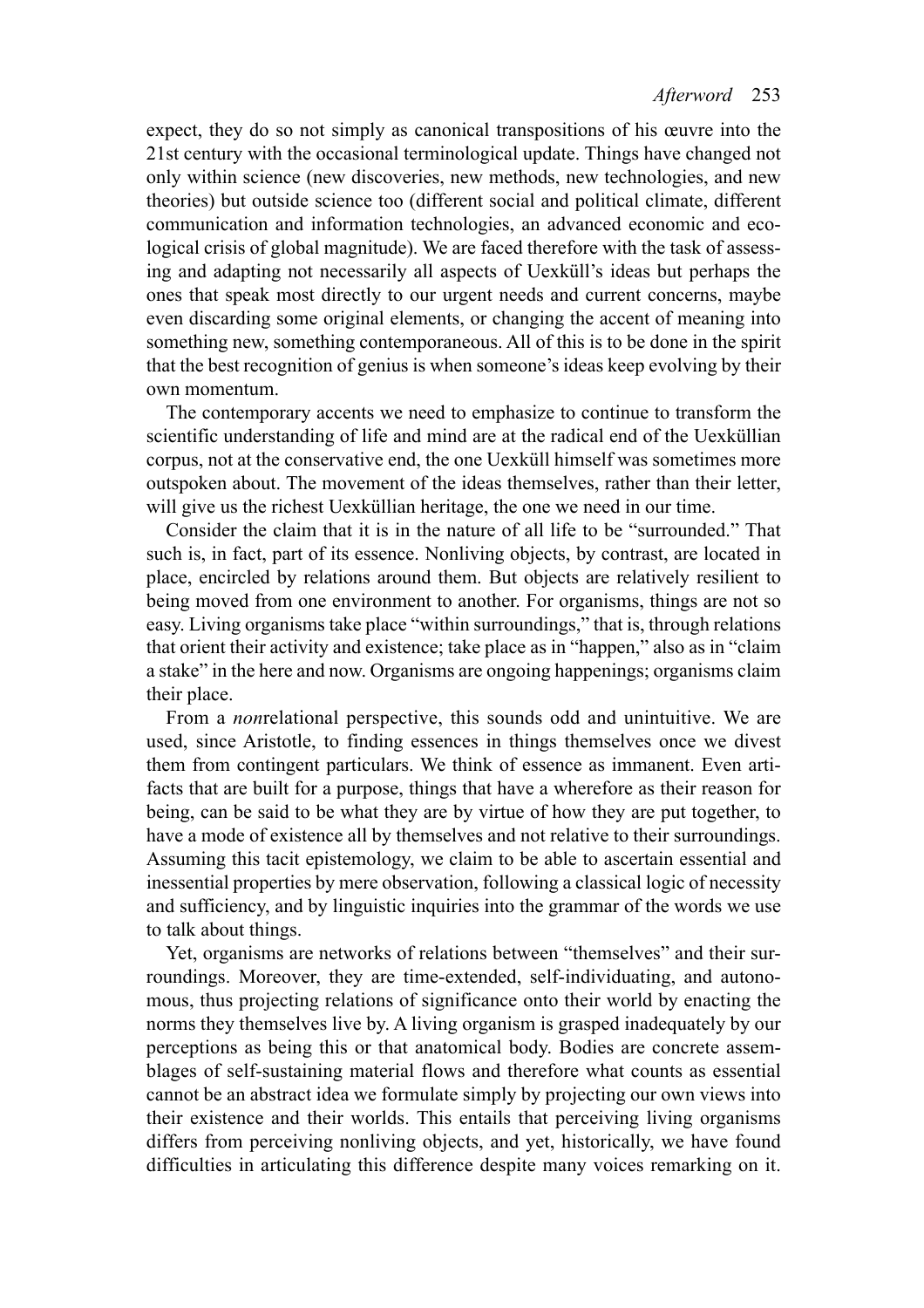The difference is flatly ignored and living bodies are treated just as any other machine.

 We must acknowledge the fact that organisms build worlds different from ours, and we must devise epistemologies that take us closer to understanding these worlds, since the epistemology by which we approach nonliving objects is systematically misleading. This is a Uexküllian heritage we must cherish today.

 Uexküll's theory of meaning and his concept of the *Umwelt* help a lot in furthering relational perspectives, new ontologies, and new scientific thinking, that give due justice to living (co)existence in fragile surroundings. What we should question in this legacy are the vestiges of idealism and conservative appeals to the apparent harmony of the living world.

 In contraposing harmony to "mindless materiality," as he understands it, Uexküll does us an important service, provided we are careful not to take him too much at face value. We cannot deny the complex web of coherent relations both within and between organisms. Nor can we explain this complexity only as a result of blind mechanisms that fixate accidental changes. But we must also see that "harmony," if and when it is the case, is precarious, conflictive, and always changing. Partial harmonies are at best temporary achievements, modes of existence unwarranted by the very forces that bring them into being, challenged "internally" by these forces and not only by the external "mindless" forces of entropy and decay. If the spider is fly-shaped, this harmony should not hide the conflict that brings it into being. The untrapped fly teases the spider's hunger; the trapped fly is killed by it. In a dialectical view, an *Umwelt* does not entirely coincide with itself. It is self-contradictory as well as unified; its partial harmonies revealed precisely only against the background of inherent contradiction. *Umwelten* have open horizons. This is why things change and evolve. This is why life is, at all scales, both metastable form and perpetual transformation.

 This means that, while we must avoid the flattening out of the biological and psychological worlds into a series of mechanisms, we must also be cautious with the theme of the harmony of the world. The harmony metaphor is in its own way a flattening out of biological and psychological phenomena if we understand harmony as a primordial state of mutually counterpunctual relations of meaning ("the spider is fly-like"). Here, what is excluded, to repeat, are the precarious conditions and the ongoing, effortful processes by which meaning is achieved whatever the timescale, whether evolutionary, developmental, or behavioral. This is not a mere addendum but a fundamental condition that warrants the introduction of relations of meaning in a materialist ontology. For it is the ongoing risk and precarious conditions that tend to *dis* harmony and the dissipation of metastable relations that drive the ongoing struggle for sense-making. Otherwise, meaning would be superfluous; it would all boil down to letting self-organizing systems relax into their ultimate attractor states. Nothing would even need to be achieved by living beings – a game with no stakes.

 The ongoing individuation, the "constitutive unfinishedness" of the living condition is what makes an *Umwelt* meaningful for organisms in ways that a network of relations is not meaningful "for" nonliving objects whose ongoing existence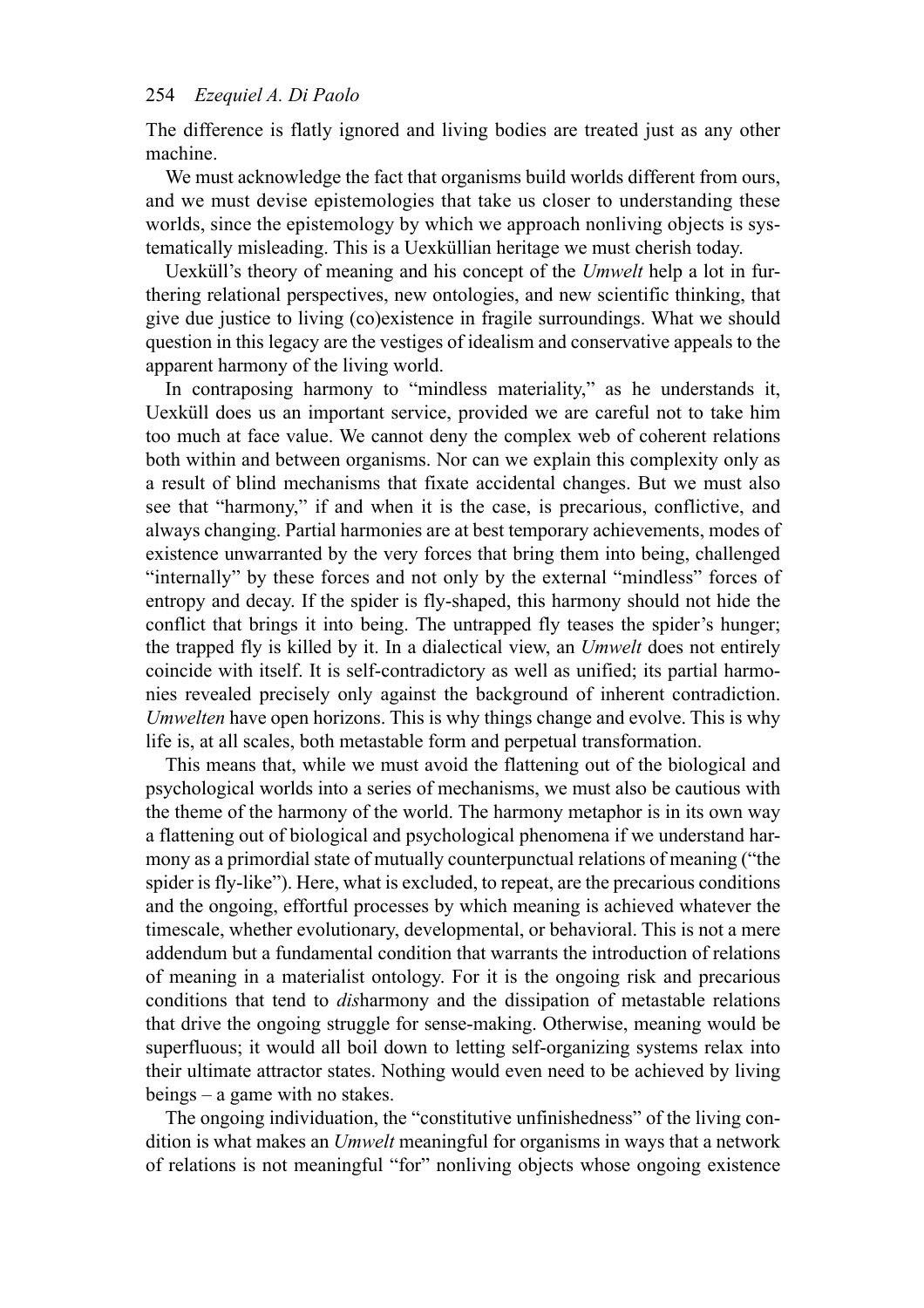is not at stake. Lacks and surpluses make relational processes meaningful, but for needs and excesses to exist objectively, it is necessary for material selfindividuation to be in place and for vital norms to emerge in processes of organic life, sensorimotor agency, interpersonal relations, and collective history.

 The ghost of the harmonious world is the idea that tempts us with guidance for our actions and beliefs in the face of ongoing degradation, be this manifested as the current environmental and political crises or at the "simple" level of the needy creature in search of food and shelter where none is to be found. Also, in the ever-present risk of illness and death. "If only we could steer our activity toward this presumed Ur-harmony of the natural world ...". In spite of beautiful musical metaphors, this haunting harmony is only a normative abstraction, a conservative idea. It makes us think of degrading and conflictive conditions as anomalous simply because they challenge the apparent norms of harmony. It blinds us to the way these "negative" trends are as much the means as the test of life.

 It is true that the nonrelational epistemologies of meaninglessness – scientism, with its mechanicisms, functionalisms, representationalisms, and so forth – justify themselves in adopting a "no-nonsense" metaphysics of the spiritless void as the starting point of all scientific inquiry. They do so precisely by looking at the evidence of conflictive and disharmonious nature all too closely. They see in this evidence the indifference of the world. But this view is also abstract. Its error lies in missing the whole by taking only one of its contradictory moments simply because it serves to make a moral point. Scientism is gleefully stoical; it attaches a moral superiority to the "realistic" attitude of confronting meaninglessness the way "rational adults" (read: white male adults) must while ignoring the evidence of living experience that stares them in the face. Scientism does not really pay heed to concrete materiality and its self-renewing, active, and vibrant nature. It is "materialist" in name only. Uexküll is right to point to dynamic *Gestalt* forms of meaning as the evidence that scientism is keen to ignore (or downplay to the status of accidents or illusions).

 However, rejecting scientism, we insist, does not necessarily demand a return to a conservative all-encompassing harmony. On the contrary, it is by pushing Uexküllian thought to new frontiers, looking at the agencies entailed in the perspectivism of *Umwelten*, at the precarious, not only time-extended but also time-limited processes of self-organization, at the internal and external conflicts inherent in the living condition, at the struggle and ongoing transformations taking place at all scales, that we can conceive of meaning not as unattained perfection, but as thriving processes of fragile and vulnerable life. It is by these operations that meaning can be finally naturalized, not as a harmonious exception to the assumed random patterns in nature but as the struggling activities of living beings. These activities become meaningful by the very enacting of the organic, sensorimotor, and social normativities they bring forth as the condition for sustaining their precarious and challenged existence.

 The future of Uexküll is open and exciting, although probably also riddled with conflicts and contradictions. One of the most active and innovative strands of embodied cognition in the 21st century is the enactive approach, which predicates